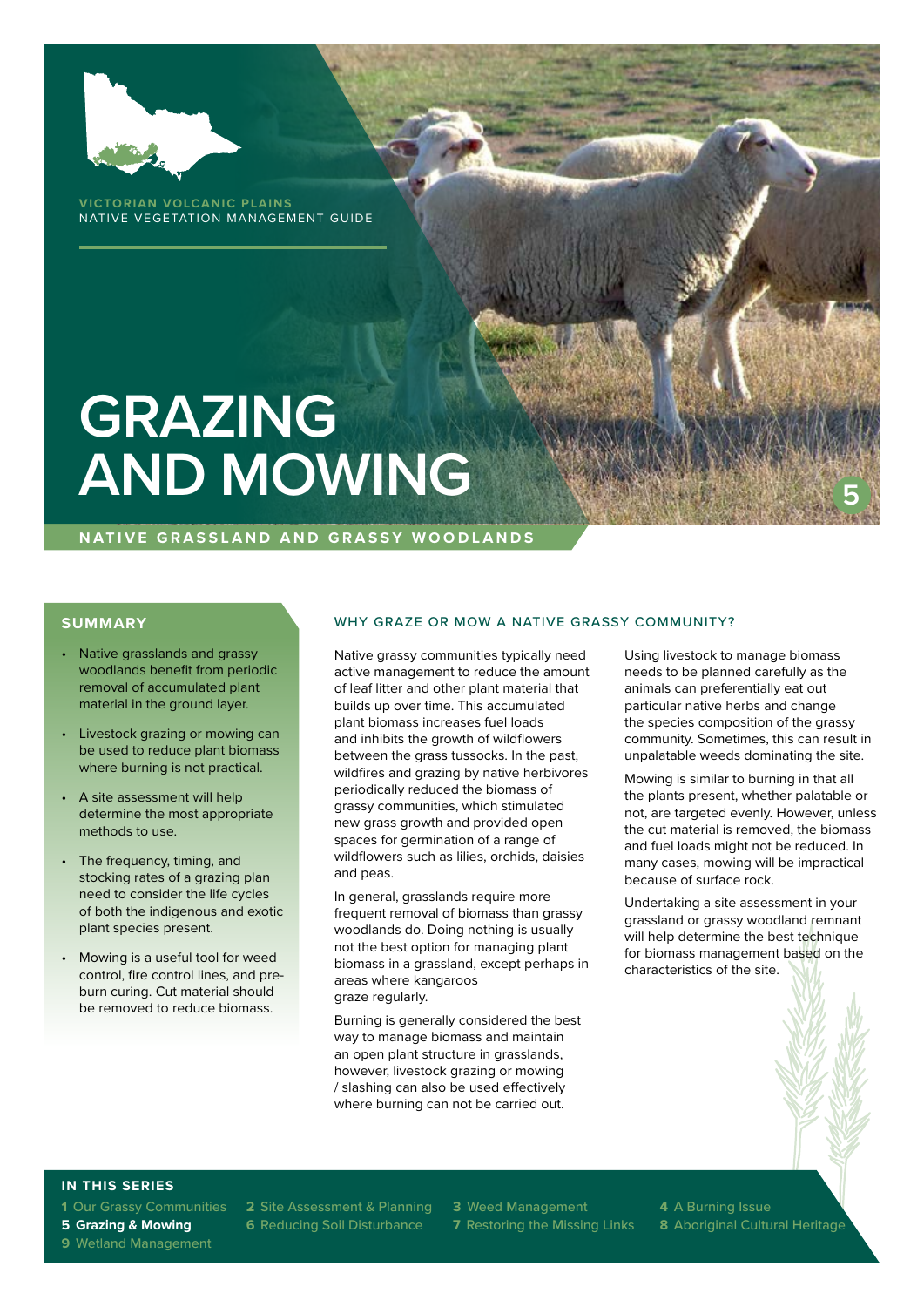### **GRAZING AND MOWING**

#### **NATIVE GRASSLAND AND GRASSY WOODLANDS**

#### USING GRAZING TO MANAGE BIOMASS

Grasslands and grassy woodlands are adapted to tolerate grazing by native herbivores, but most will degrade if continually grazed by large numbers of livestock. The level of grazing pressure on grassy communities is important as it affects the persistence and density of particular indigenous species. Less common plants such as lilies, orchids and daisies can be the most heavily impacted by overgrazing. Heavy, continual stocking can also compact the soil and destroy the soil crust. This will affect important soil fungi and native plant recruitment, and can lead to weed invasion.

In general, livestock should not be used for biomass management in native grassy communities that have not been grazed in the past. This is particularly so for grasslands with high native plant species diversity that have been regularly burnt. Many native plants are able to withstand and regenerate after fire, but rapidly disappear from the community if grazed continually or heavily by introduced livestock.

Plan your grazing regime (i.e. how many stock, what time of year, how long for, and how often) to avoid overgrazing and to suit the needs of the remnant.

• A site assessment will help identify what is required and what your aims for the management are. For example, you might want to create more gaps between grass tussocks for germination of native wildflowers, or to prevent weeds from seeding, or to maintain a relatively dense cover of native perennial grasses to prevent erosion.

- Where sites have a long history of livestock grazing it is usually better to continue the current regime in the short term while planning new long-term management. Gradually reducing animal numbers is preferable to removing them immediately as, in some circumstances, this can shift the balance in favour of weeds.
- Avoid a set stocking rate and modify according to prevailing conditions and the carrying capacity of the remnant.
- Try to use the maximum number of livestock for the minimum amount of time. Large paddocks could be fenced into smaller units, allowing more livestock to graze for shorter periods, and providing longer rest periods for each unit between grazing events.
- Where possible, avoid grazing when most native plants are growing, flowering or setting seed (i.e. between early spring and mid-summer on the Western Basalt Plains).
- On poorer quality sites that have few or no native wildflowers, grazing heavily in mid to late spring before the exotic annual grass seeds mature followed by no grazing over summer, can help increase the cover of native perennial grasses.
- The soil crust and indigenous plants are vulnerable to damage from trampling by hard-hoofed stock, so avoid grazing in wet conditions.

When deciding which livestock to use for biomass management consider aspect, topography, season, water availability, size of paddocks, vegetation composition and the presence of threatened species.

- Sheep and cattle have different grazing preferences. Sheep graze close to the ground and preferentially graze particular species. Cattle are less selective and will graze taller and ranker grass, but they produce larger amounts of manure which can smother small plants. Animal manures also change the nutrient balance of the soil, which can favour the growth of weeds. Manure and nutrients also accumulate at sheep camps.
- Consider shearing sheep before introducing them to your native grassy community to remove weed seeds. If possible, quarantine them for 24 hours so weeds are not introduced in the manure.
- If supplementary feeding of livestock is necessary, try to do it outside the native grassland or grassy woodland remnant to avoid spreading weed seeds.

BELOW: Mowing is only allowed in designated areas in the cemetery



*Grasslands and grassy " woodlands are adapted to tolerate grazing by native herbivores, but most will degrade if continually grazed by large numbers of livestock.*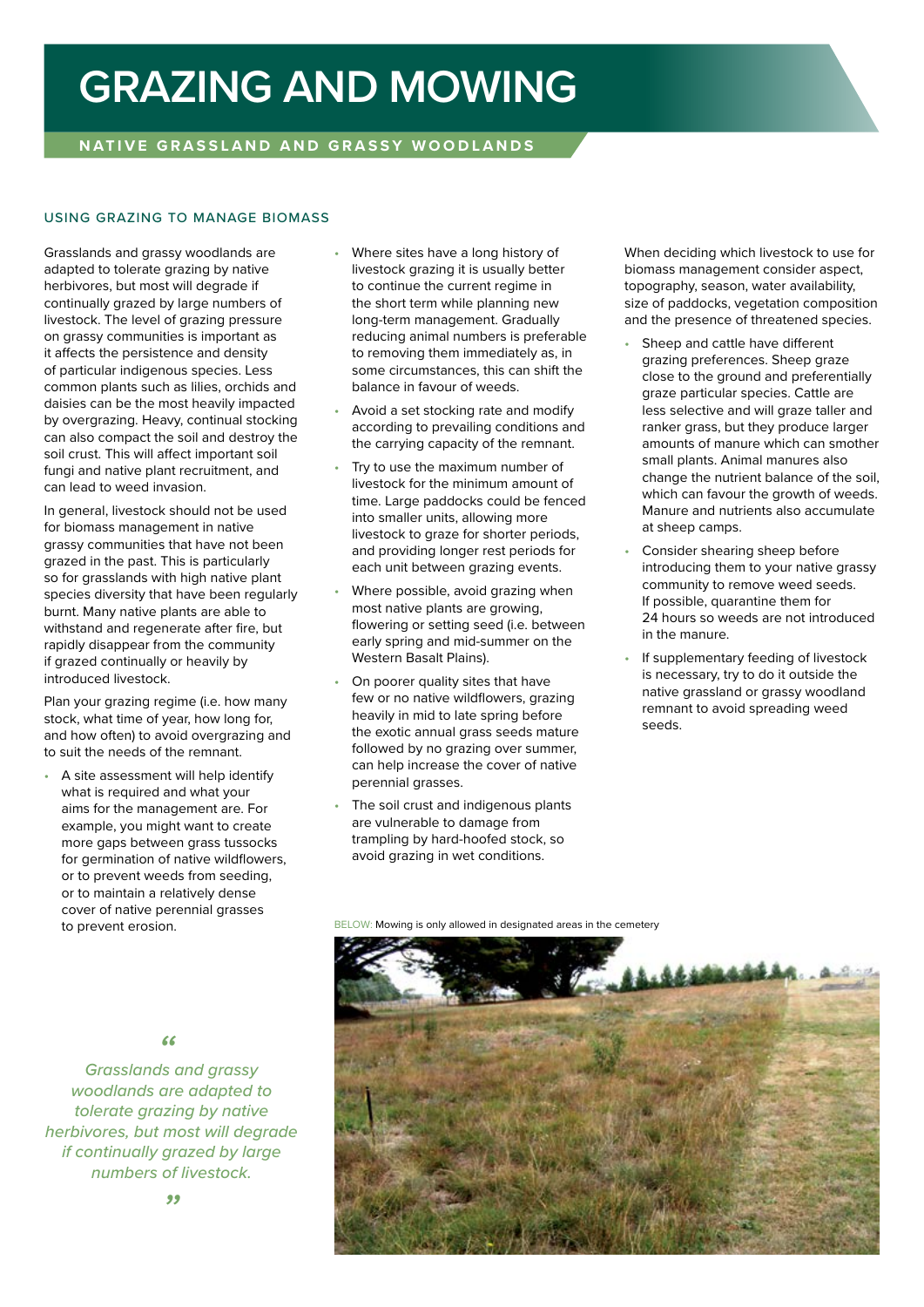### **GRAZING AND MOWING**

#### **NATIVE GRASSLAND AND GRASSY WOODLANDS**

#### USING MOWING TO MANAGE BIOMASS

Mowing (or slashing) can be used to manage biomass in native grasslands and grassy woodlands where burning or grazing are not practical options.

Mowing is typically used in urban areas, on small remnants, along boundaries, or along some road reserves. It is often undertaken for reasons other than maintaining the health of the grassy community. For example, it is used to tidy up areas, reduce fuel loads, enable access, or to improve visibility for road safety.

Unlike livestock grazing, mowing does not selectively target particular plant species. However, native plant populations could decline if regularly mown due to a lack of opportunity to seed and regenerate. Therefore, mowing is generally not appropriate for repeated, broad-scale use in native grasslands or grassy woodlands.

Periodic mowing for biomass management should only be considered in a good quality grassy remnant if it is part of an integrated management strategy for the site. The use of mowing should be restricted to the following circumstances:

- Situations where it is not possible to burn, for example near houses or buildings.
- As part of a control schedule to reduce the seed set of problem weeds.
- Intermittent harvesting of Kangaroo Grass hay for revegetation.
- Essential boundary fire control lines and access tracks.
- Pre-burn slashing (on an occasional basis only) if fuel needs to dry out before burning.

*"*

*Mowing (or slashing) can be used to manage biomass in native grasslands and grassy woodlands where burning or grazing are not practical options.* 

*"*

For effective use of mowing as a management tool and to minimise the impacts of mowing on the grassy community, several factors should be considered.

- Try to confine mowing to periods of least disruption to native plants, particularly any threatened species present (i.e. not between early spring and mid to late summer when most native plants are flowering or setting seed).
- In weedy patches, mow prior to seed set of problem weeds.
- Avoid the use of heavy vehicles or equipment for mowing to reduce the potential for compacting soil, producing wheel ruts, spreading weeds, disturbing the soil crust, and crushing plants.
- Avoid mowing in wet conditions to minimise soil disturbance and to prevent forming dense clumps of wet mulch.
- Cut to a height of 100 mm or more to allow the native grass tussocks to re-grow from above-ground tillers. In Victoria, native grasses must not be cut below this height without a planning permit, unless they are in a lawn or planted area.
- Where possible, use a catcher or lightly rake to remove the grass cuttings from the site. Cuttings left on the ground can smother native plants and inhibit the growth of seedlings.

BELOW: Baling a grassland helps to remove biomass BELOW: Grazed versus ungrazed